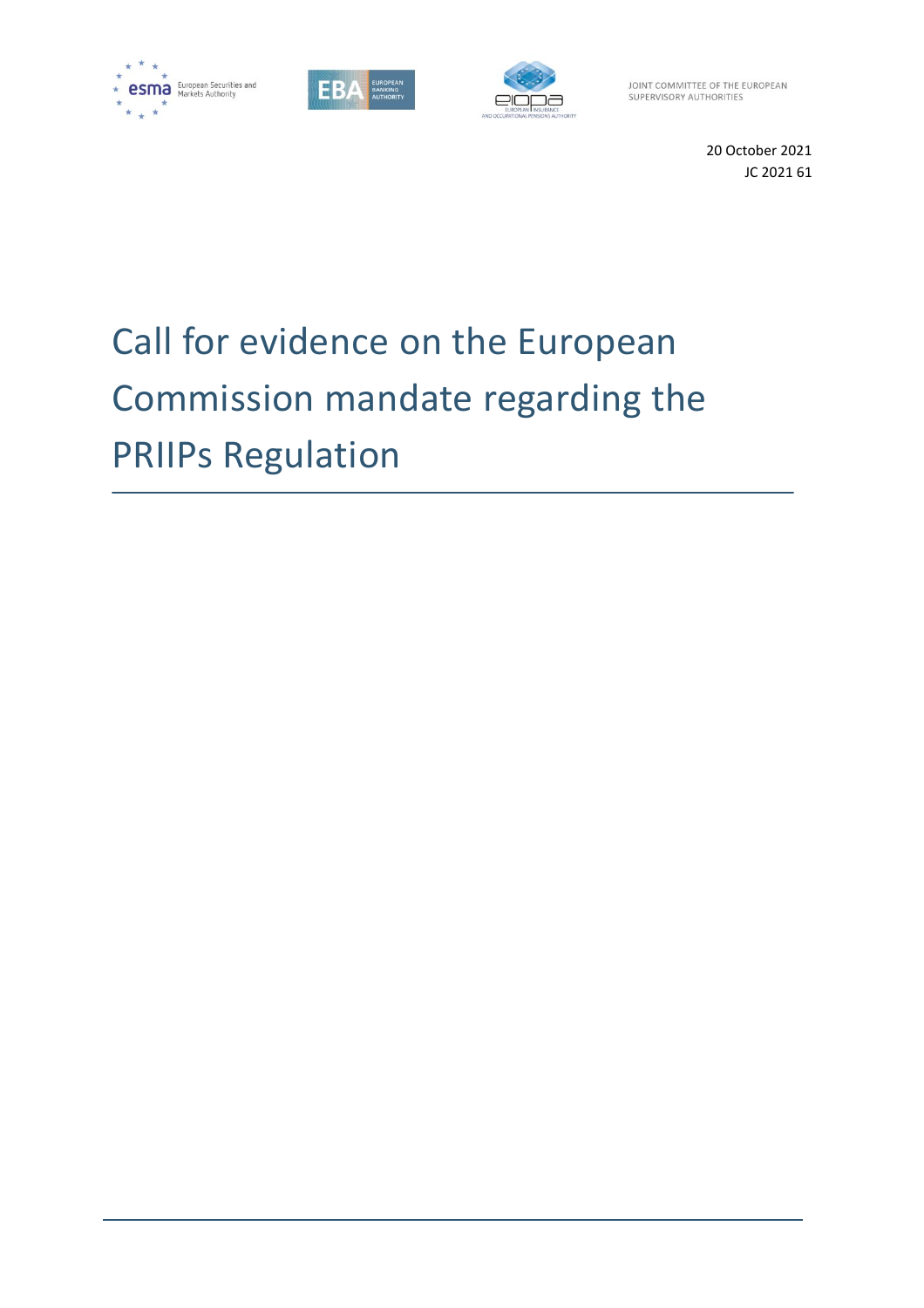## **Contents**

|     | 1. Responding to this call for evidence                                                 | 3  |
|-----|-----------------------------------------------------------------------------------------|----|
|     | 2. Introduction                                                                         | 4  |
|     | 3. Call for evidence                                                                    | 6  |
| 3.1 | General survey on the use of the KID                                                    | 6  |
| 3.2 | General survey on the operation of the comprehension alert                              | 7  |
| 3.3 | Survey on the practical application of the rules                                        | 8  |
| 3.4 | Use of digital media                                                                    | 8  |
| 3.5 | Scope of the PRIIPs Regulation                                                          | 10 |
| 3.6 | Differentiation between different types of PRIIPs                                       | 11 |
| 3.7 | Complexity and readability of the KID                                                   | 12 |
| 3.8 | Performance scenarios and past performance                                              | 13 |
| 3.9 | PRIIPs offering a range of options for investment (Multi-Option Products ("MOPs"))      | 13 |
|     | 3.10 Alignment between the information on costs in the PRIIPs KID and other disclosures | 15 |
|     | 3.11 Other issues                                                                       | 16 |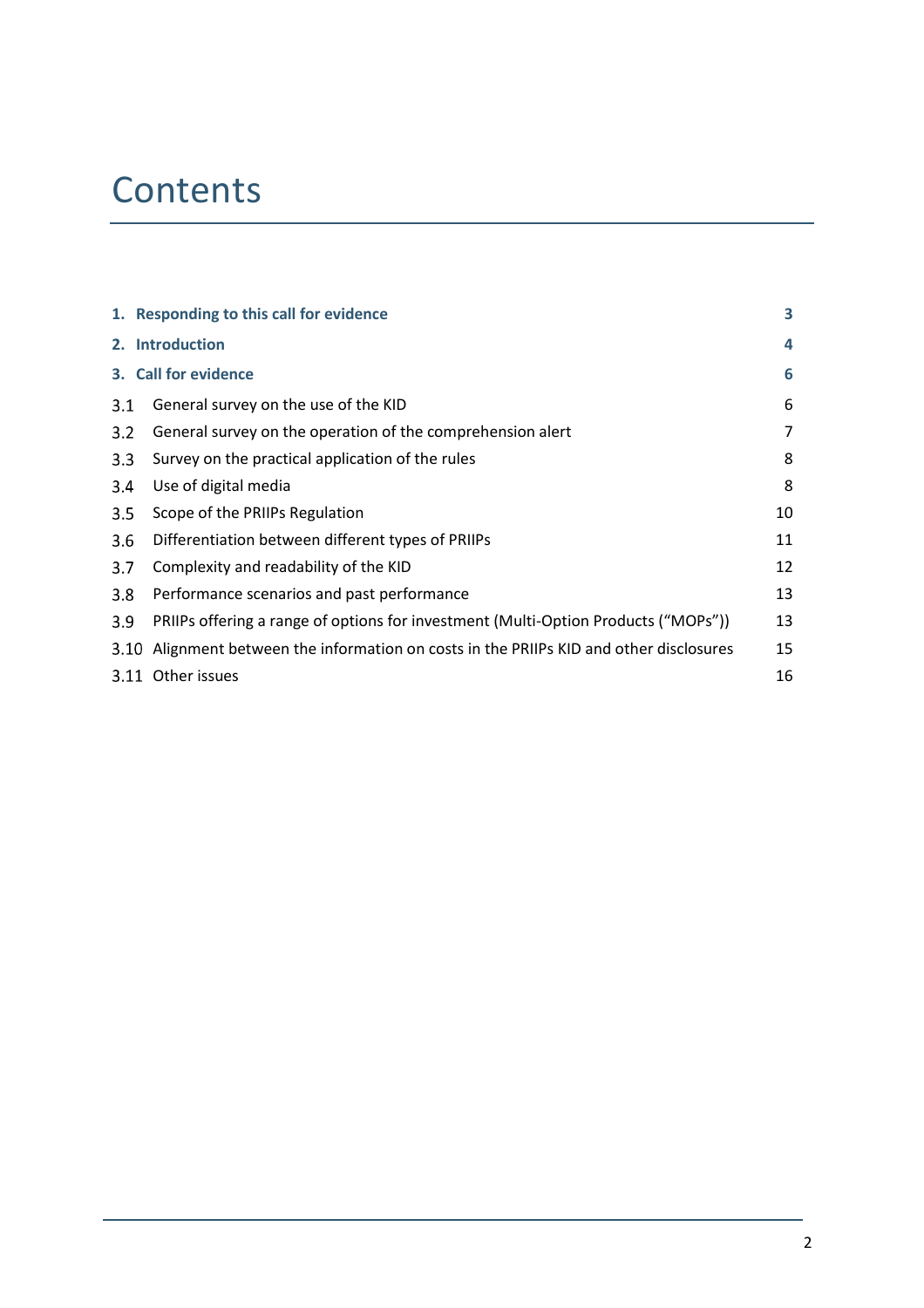# 1. Responding to this call for evidence

The European Supervisory Authorities (ESAs) welcome comments on this call for evidence concerning the call for advice to the Joint Committee (JC) of the ESAs regarding the PRIIPs Regulation. $^{\text{1}}$ 

### **Submission of responses**

Please send your comments by Thursday 16 December 2021 via the survey link which can be accessed on the websites of the ESAs.

Contributions not provided using the survey template, or after the deadline may not be processed.

### **Publication of responses**

All contributions received will be published following the deadline for responses, unless you request otherwise in the respective field in the template for comments. A standard confidentiality statement in an email message will not be treated as a request for non-disclosure. A confidential response may be requested from us in accordance with ESAs rules on public access to documents. We may consult you if we receive such a request. Any decision we make not to disclose the response is reviewable by ESAs Board of Appeal and the European Ombudsman.

### **Data protection**

1

The protection of individuals with regard to the processing of personal data by the ESAs is based on Regulation (EU) 2018/1725<sup>2</sup>. Further information on data protection can be found under the Legal [notice](http://www.eba.europa.eu/legal-notice) section of the EBA website and under the [Legal notice](https://eiopa.europa.eu/Pages/Links/Legal-notice.aspx) section of the EIOPA website and under th[e Legal notice](https://www.esma.europa.eu/legal-notice) section of the ESMA website.

 $^{\rm 1}$  REGULATION (EU) No 1286/2014 OF THE EUROPEAN PARLIAMENT AND OF THE COUNCIL of 26 November 2014 on key information documents for packaged retail and insurance-based investment products (PRIIPs), OJ L352, 9.12.2014, p.1.

<sup>&</sup>lt;sup>2</sup> Regulation (EU) 2018/1725 OF THE EUROPEAN PARLIAMENT AND OF THE COUNCIL of 23 October 2018 on the protection of natural persons with regard to the processing of personal data by the Union institutions, bodies, offices and agencies and on the free movement of such data, and repealing Regulation (EC) No 45/2001 and Decision No 1247/2002/EC, OJ L 295, 21.11.2018, p. 39.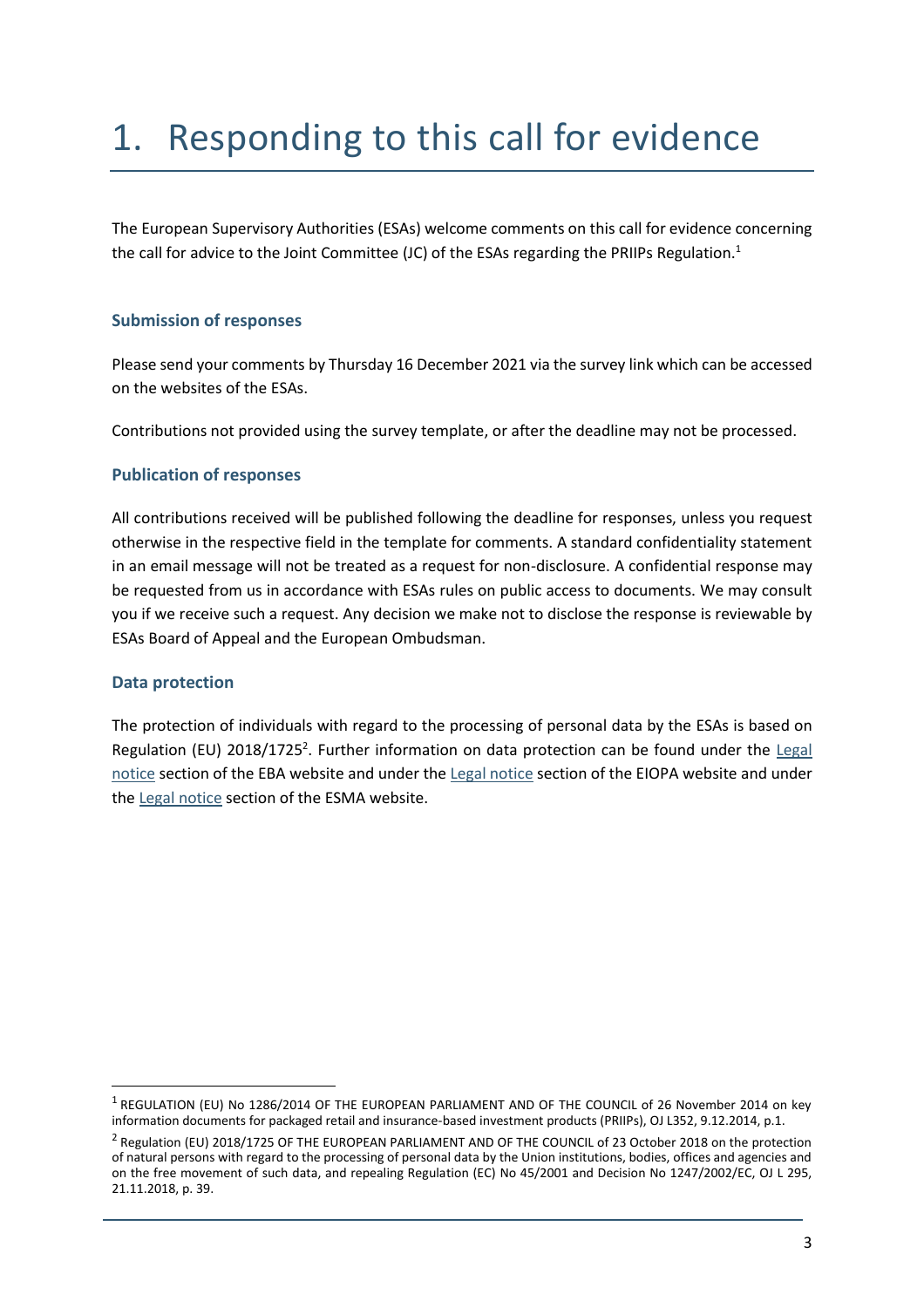# 2. Introduction

In the September 2020 new Capital Markets Union Action Plan, the European Commission (Commission) announced its intention to publish a strategy for retail investments in Europe in the first half of 2022.

In May 2021, as part of its evidence gathering, the Commission launched a three-month public consultation on a wide array of aspects related to retail investor protection. <sup>3</sup> The Commission is also undertaking an [extensive study](https://etendering.ted.europa.eu/cft/cft-display.html?cftId=5959) that was launched in 2020, which involves analysis of the PRIIPs Key Information Document (KID), as well as other disclosure regimes for retail investments. This study will involve extensive consumer testing and mystery shopping, with the aim to ensure that any future changes to the rules will be conceived from the perspective of what is useful and necessary for consumers.

On 27 July 2021, the Commission sent to the JC of the ESAs a request for advice asking the ESAs to assist the Commission in the preparation of legislative proposals implementing aspects of the retail investment strategy, and more specifically regarding a review of Regulation (EU) 1286/2014 on packaged retail and insurance-based investment products (PRIIPs)<sup>4</sup>. The deadline for the ESAs to provide their advice is 30 April 2022.

The Commission invited the ESAs to provide advice on the following main areas:

- A general survey on the use of the KID
- A general survey on the operation of the comprehension alert in the KID
- A survey of the practical application of the rules laid down in the PRIIPs Regulation
- An assessment of the effectiveness of the administrative sanctions, measures, and other enforcement actions for infringements of the PRIIPs Regulation
- An assessment of the extent to which the PRIIPs Regulation is adapted to digital media
- An examination of several questions concerning the scope of the PRIIPs Regulation

For most of the areas set out above, additional more specific elements to be addressed were identified in the mandate; for instance for the general survey on the use of the KID there are four sub-elements, including to provide evidence on the extent to which marketing information aligns with the information in the KID.

Notwithstanding the mandate provided by the Commission, the information collected and analysis conducted by the ESAs since 2018 would indicate that changes to the PRIIPs Regulation are needed in other areas, besides those addressed in the mandate, in order to achieve the optimal outcomes for retail investors. Indeed, the ESAs have previously provided their views on the need for changes to the

<sup>&</sup>lt;sup>3</sup> [EU strategy for retail investors \(europa.eu\)](https://ec.europa.eu/info/law/better-regulation/have-your-say/initiatives/12755-Retail-Investment-Strategy/public-consultation_en)

<sup>&</sup>lt;sup>4</sup> [Call for advice](https://www.eiopa.europa.eu/sites/default/files/publications/letters/20210726-call-for-advice-on-priips-cfa.pdf)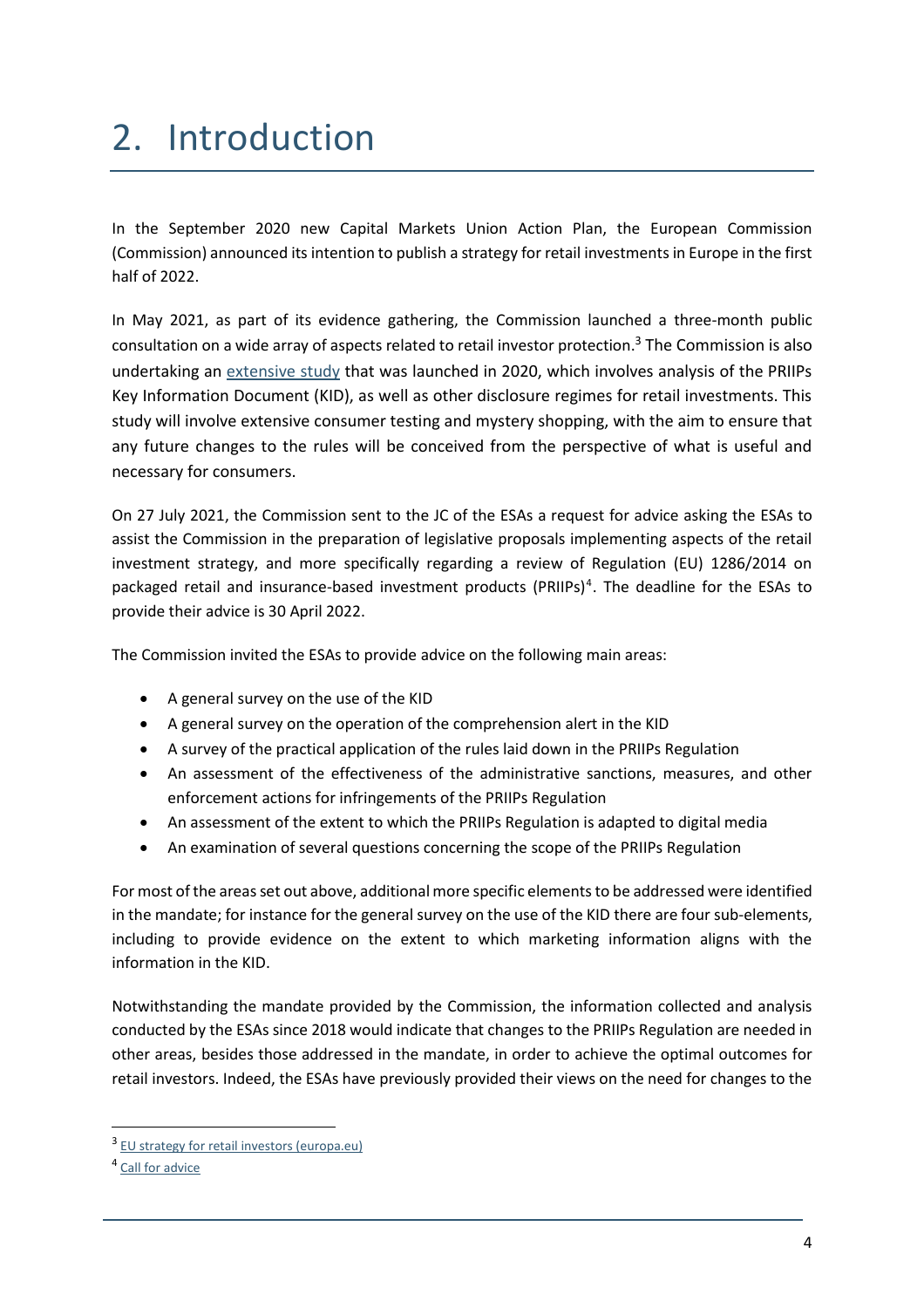PRIIPs Regulation in a number of areas.<sup>5</sup> Consequently, this call for evidence requests feedback on a range of other issues, where the ESAs are considering the relevance to additionally provide advice to the Commission.

In parallel with sending the call for advice on the PRIIPs Regulation to the ESAs, the Commission also sent separate calls for advice individually to EIOPA<sup>6</sup> and ESMA<sup>7</sup> regarding other aspects of retail investor protection, as part of the work to develop a retail investment strategy. The ESAs are seeking to coordinate the work undertaken for these different mandates.

The ESAs acknowledge that the importance and complexity of the topics set out in the Commission's request for advice call for a thorough involvement of stakeholders to ensure that they can adequately contribute to the formulation of the advice from the beginning of the process. At the same time, the short timeframe available to prepare this advice, places constraints on the type of consultation and time that can be given for responses. Taking into account these constraints, as well as the nature of the request from the Commission, which seeks various different types of evidence regarding current market practices, the ESAs have decided to launch a call for evidence. The responses provided will be used to shape the technical advice to the Commission. The ESAs also plan to hold a stakeholder event in Q1 2022 before finalising the advice. Further details about this event and how to register will be available via the relevant sections of the ESAs' websites in due course.

Where questions in this call for evidence ask for respondents' "experiences" regarding a certain issue or topic, **please provide information regarding the basis for the views provided**. This might include whether the views are based on actual experiences, such as selling, advising on, or buying PRIIPs, a survey of market participants, academic research undertaken etc. Manufacturers of products, which currently benefit from an exemption to produce a KID, such as fund managers, are not precluded from sharing evidence or experience under this call, but should clarify the context in which they would provide comments.

**1. Please provide any general observations or comments that you would like to make on this call for evidence, including any relevant information on you/your organisation and why the topics covered by this call for evidence are relevant for you/your organisation.**

<sup>&</sup>lt;sup>5</sup> See for example the Joint ESA Supervisory Statement – application of scope of the PRIIPs Regulation to bonds (JC 2019 64), or the Final Report following consultation on draft regulatory technical standards to amend the PRIIPs KID (JC 2020 66).

<sup>&</sup>lt;sup>6</sup> [Call for advice to EIOPA regarding certain aspects relating to retail investor protection | Eiopa \(europa.eu\)](https://www.eiopa.europa.eu/document-library/call-advice/call-advice-eiopa-regarding-certain-aspects-relating-retail-investor)

<sup>&</sup>lt;sup>7</sup> [Call for advice to the European Securities and Markets Authority \(ESMA\) regarding certain aspects relating to retail investor](https://www.esma.europa.eu/document/call-advice-european-securities-and-markets-authority-esma-regarding-certain-aspects) [protection \(europa.eu\)](https://www.esma.europa.eu/document/call-advice-european-securities-and-markets-authority-esma-regarding-certain-aspects)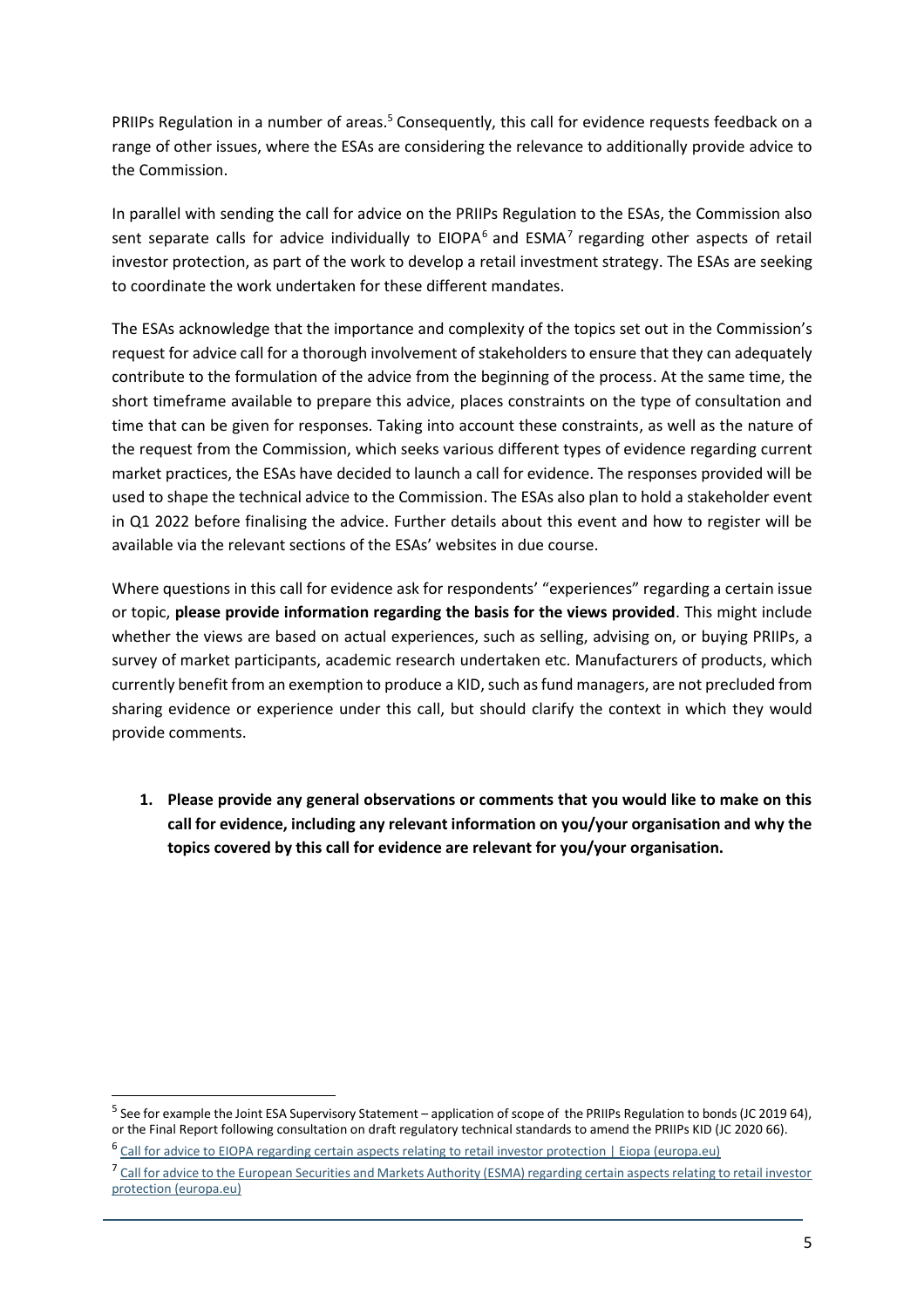## 3. Call for evidence

## General survey on the use of the KID

### *Extract from the call for advice*

*A general survey on the use of the PRIIPs KID across the Union, including, to the extent feasible, evidence on:* 

- The number and type of products and their market share for which PRIIPs KIDs are *produced and distributed.*
- The recent developments and trends on the market for PRIIPs and other retail *investment products.*
- *The extent to which PRIIPs KIDs are used by product distributors and financial advisors to choose the products they offer to their clients.*
- *To the extent feasible, the extent to which marketing information aligns with or differs from the information in the PRIIPs KIDs.*

In terms of this general survey, it can be relevant to clarify that regarding the third bullet point in the mandate above, the ESAs understand that evidence is sought on the extent to which the information in the KID is used by persons advising on, or selling, PRIIPs separate from the obligation to provide the KID to the retail investor. This might include, for example, identifying if a product is suitable for the retail investor.

For this topic, the ESAs would like to ask for feedback to the following questions:

- **2. Do you have, or are you aware of the existence of, data on the number, type and market share of different types of PRIIPs? If you have such data, would you be in a position to share it with the ESAs?**
- **3. In your position as product distributor or financial advisor, to what extent do you make use of KIDs to choose or compare between the products you offer to your clients? In case of trading online, does your platform offer an automatised tool that can help the retail investor in making comparisons among products, for instance using KIDs?**
- **4. If this is the case, what is preventing distributors or financial advisors from using the KID when they choose a product for a client?**
- **5. In your experience, e.g. as a retail investor or association representing retail investors, to what extent are KIDs used by distributors or financial advisors to support the investment process? Is marketing material used instead or given greater emphasis?**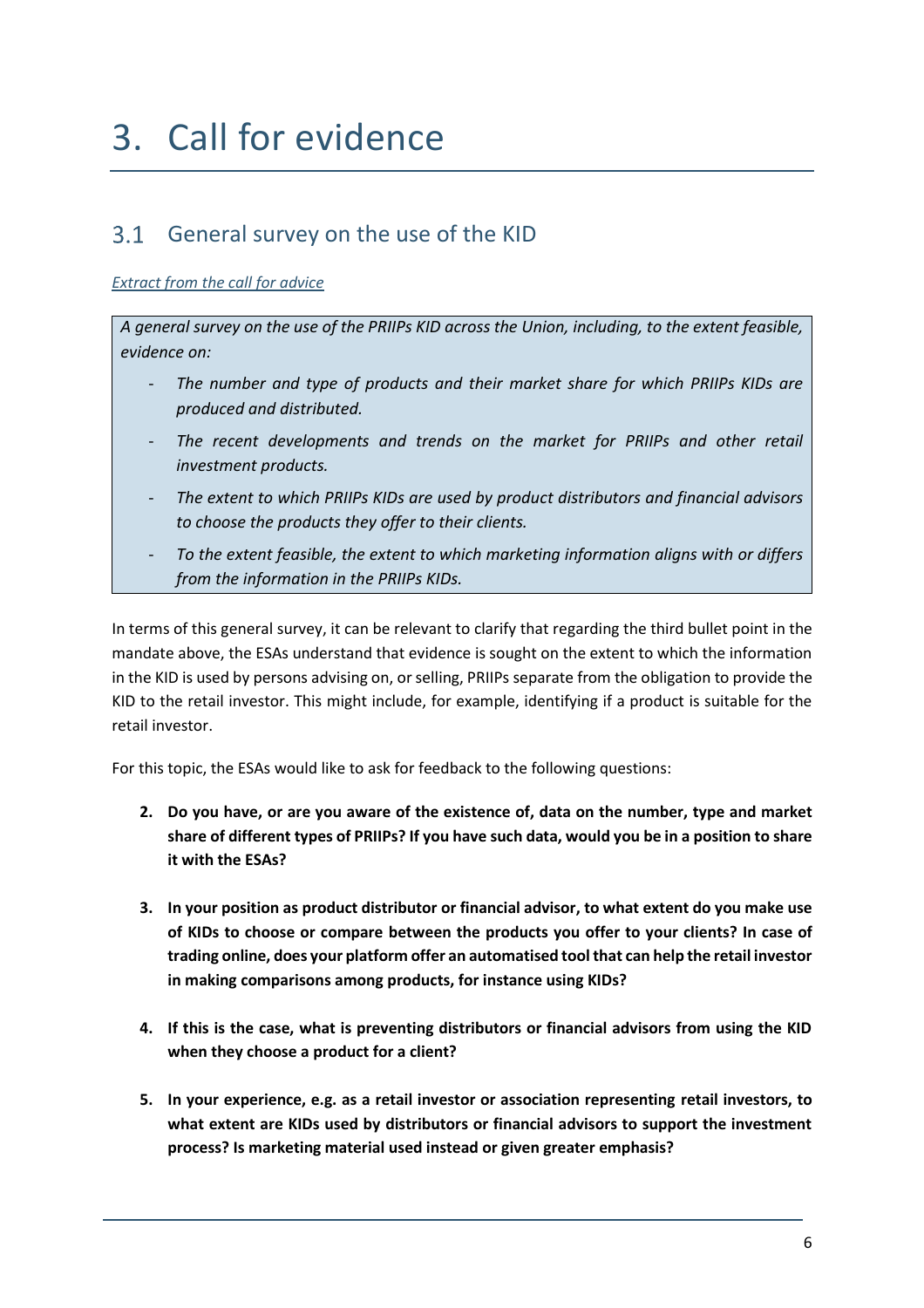**6. What are your experiences regarding the extent of the differences between marketing information and the information in the KID? What types of differences do you consider to be the most material or relevant in terms of completeness, plain language, accuracy and clarity? What do you think might be the reason(s) for these differences?**

#### $3.2$ General survey on the operation of the comprehension alert

## *Extract from the call for advice*

1

*A general survey on the operation of the comprehension alert, taking into account any guidance developed by competent authorities in this respect, the survey should gather data on the number and types of products that include a comprehension alert in the PRIIPs KIDs, and to the extent feasible, evidence on whether retail investors and financial advisors consider the comprehension alert in their investment decisions and/or advice.*

In accordance with Article 8(3)(b) of the PRIIPs Regulation a comprehension alert shall be included in the KID, where applicable and shall read 'You are about to purchase a product that is not simple and may be difficult to understand'. The criteria for when a comprehension alert shall be included are provided in Article 1, second subparagraph, points (a) and (b) of the PRIIPs Delegated Regulation.<sup>8</sup>

For this topic, the ESAs would like to ask for feedback to the following questions:

- **7. What are your experiences regarding the types of products that include a comprehension alert?**
- **8. Do you have or are you aware of the existence of data on the number and type of products that include a comprehension alert? If you have such data, would you be in a position to share it with the ESAs?**
- **9. What are your experiences regarding the extent to which retail investors take into account the inclusion of the comprehension alert?**
- **10. As a retail investor or association representing retail investors, are you aware of the existence of a comprehension alert for some PRIIPs?**
- **11. What are your experiences regarding the extent to which financial advisors consider the comprehension alert?**

<sup>8</sup> COMMISSION DELEGATED REGULATION (EU) 2017/653 of 8 March 2017 supplementing Regulation (EU) No 1286/2014 of the European Parliament and of the Council on key information documents for packaged retail and insurance-based investment products (PRIIPs) by laying down regulatory technical standards with regard to the presentation, content, review and revision of key information documents and the conditions for fulfilling the requirement to provide such documents.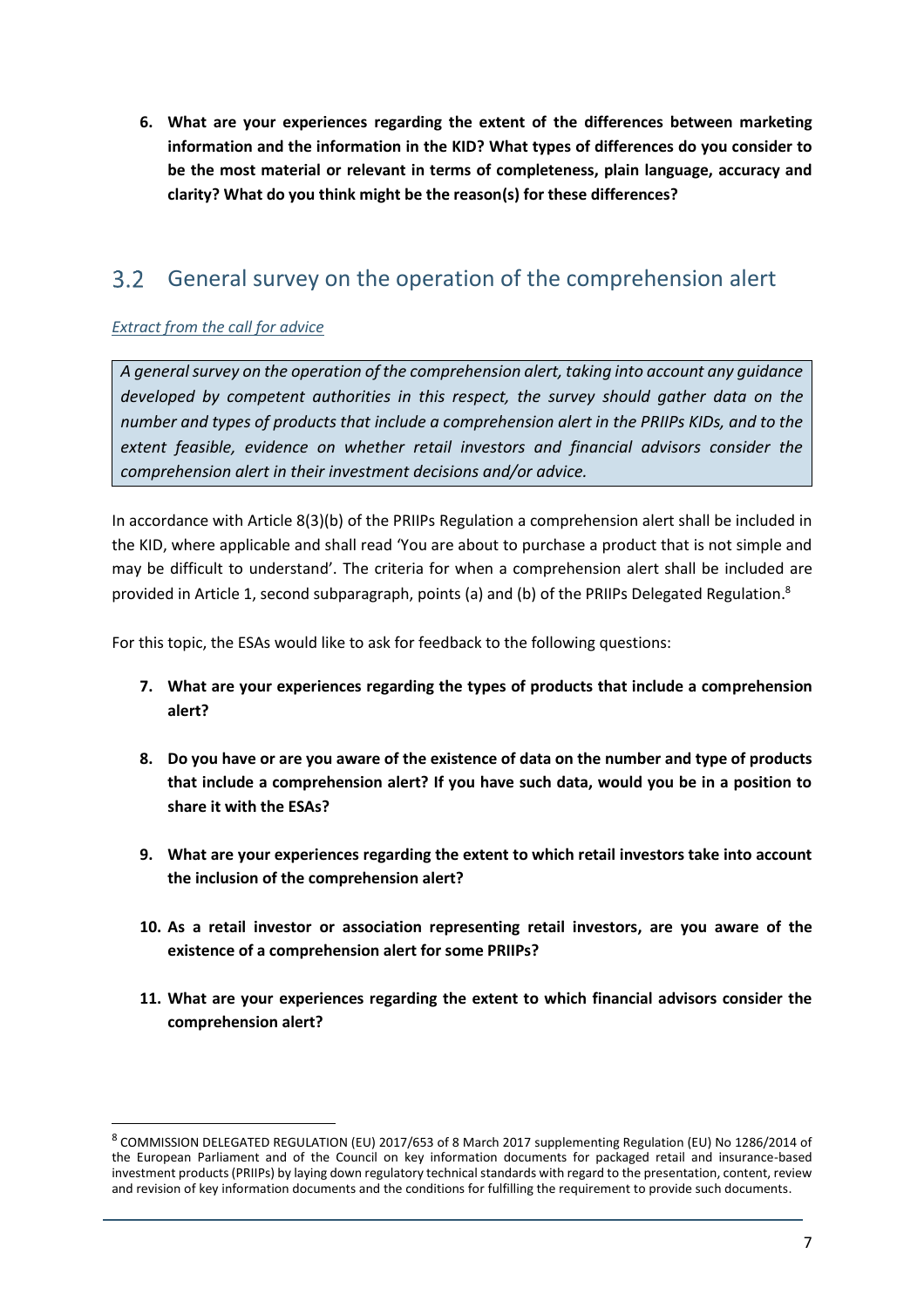#### $3.3$ Survey on the practical application of the rules

#### *Extract from the call for advice*

A survey of the practical application of the rules laid down in the PRIIPs Regulation, taking due account of developments in the market for retail investment products, which should include practical evidence on:

- To the extent feasible, the amount and nature of costs per PRIIP to various market participants of complying with the requirements of the PRIIPs Regulation, including the costs of manufacturing, reviewing, revising, and publishing PRIIPs KIDs, including as a proportion of total PRIIP costs.
- To the extent feasible, the extent to which the PRIIPs Regulation is applied in a consistent manner across the EU for the most commonly sold types of PRIIPs.
- The supervision of the PRIIPs KID, including the percentage of cases where inaccurate PRIIPs KIDs were identified by NCAs.
- The number of relevant mis-selling events before and after the introduction of the PRIIPs KID, including through data on the number of complaints received, number of sanctions imposed, and other relevant data.

Concerning this topic, the ESAs would like to ask for feedback to the following questions:

#### **12. For PRIIP manufacturers or sellers:**

- **(a) Please describe the different types of costs incurred to comply with the PRIIPs Regulation.**
- **(b) Can you provide an estimate of the average costs per PRIIP of complying with the requirements of the PRIIPs Regulation? Where possible, please provide a breakdown between the main types of costs, e.g. manufacturing, reviewing, publishing, etc.**
- **(c) Can you provide an estimate of what proportion of the total costs for the product are represented by the costs of complying with the PRIIPs Regulation?**
- **13. What are your experiences regarding the extent to which the PRIIPs Regulation is applied in a consistent manner across the EU for the most commonly sold types of PRIIPs? What are the main areas of inconsistencies?**

#### Use of digital media  $3.4^{\circ}$

### *Extract from the call for advice*

An assessment of the extent to which the PRIIPs Regulation is adapted to digital media. This survey shall include an evidence-based assessment of: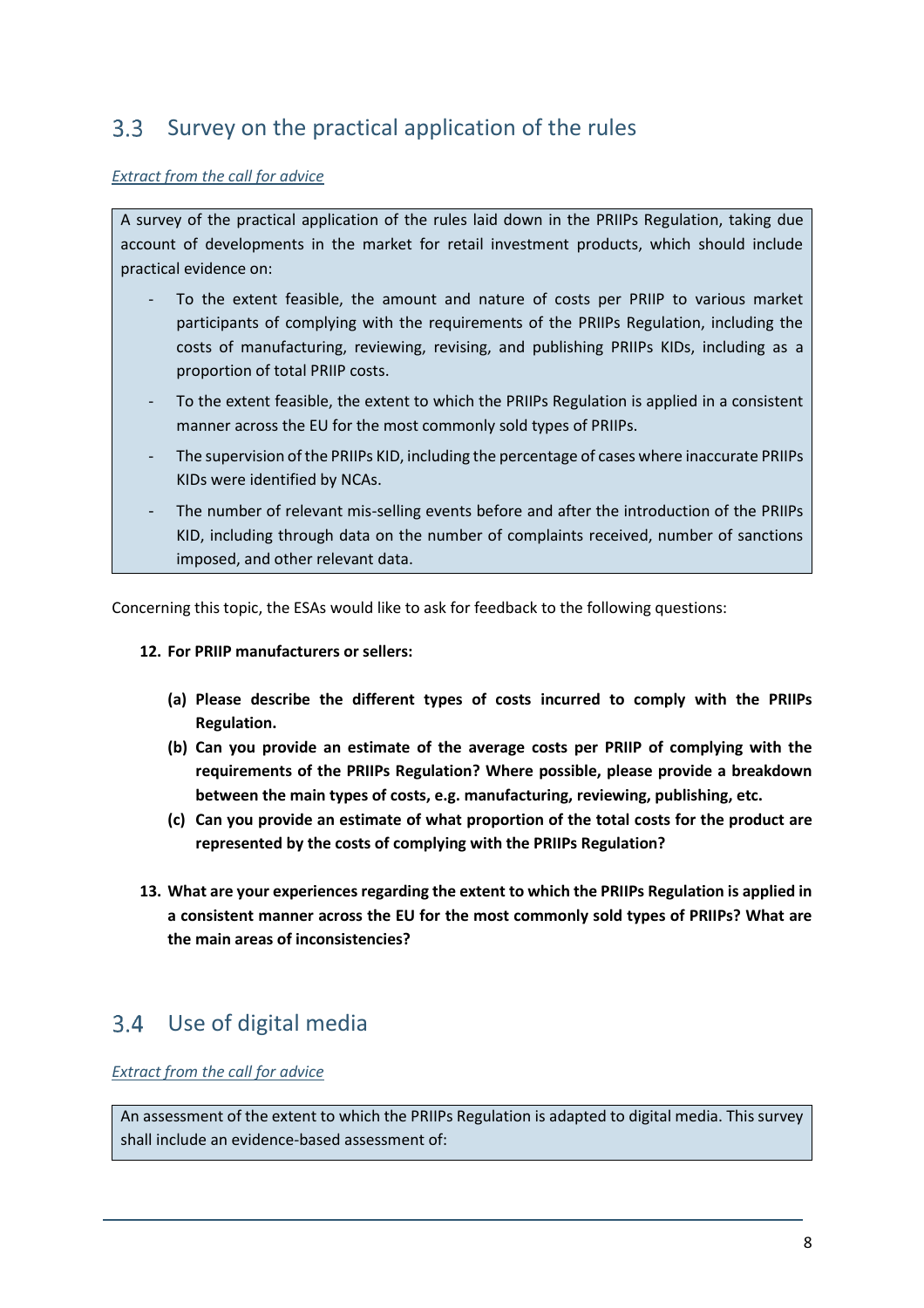- To the extent feasible, the actual use of various types of physical and digital media for delivering or displaying the PRIIPs KID to retail investors.
- To the extent feasible, the preferred digital or physical media for retail investors to access and read PRIIPs KIDs, and the appropriateness of the PRIIPs Regulation for allowing access to and readability of PRIIPs KID on such platforms.
- The appropriateness of the approach taken in the PEPP Regulation 2019/1238 for displaying the PEPP KID on digital media for the PRIIPs KID.

Article 14 of the PRIIPs Regulation lays down rules regarding the types of media that can be used to provide the KID to the retail investor. It is specified that the use of paper format should be the default option where a PRIIP is offered on a face-to-face basis, but that it is also possible to provide the KID using a durable medium other than paper or by means of a website, if certain conditions are met. These conditions include, for example, that the retail investor has been given the choice between paper and the use of another durable medium or website.

The PEPP Regulation<sup>9</sup> provides rules regarding the distribution of the PEPP KID either electronically or via another durable medium in Article 24. For the PEPP KID, electronic distribution can be seen as the "default" approach, but customers need to be informed about their right to request a copy on another durable medium, including paper, free of charge.

For PEPP KIDs provided in electronic format, the PEPP Regulation also allows for the layering of information (Article 28(4)). This means that detailed parts of the information can be presented through pop-ups or through links to accompanying layers. In general terms, layering allows the structure of the information to be presented in different layers of relevance: for example from the information "at a glance" that is essential for all audiences, to more detailed information being readily available in a subsequent layer for those interested, and so forth.

Concerning this topic, the ESAs would like to ask for feedback to the following questions:

- **14. Do you have or are you aware of the existence of data on the use of different media? If you have such data, would you be in a position to share it with the ESAs?**
- **15. What are your experiences as a product manufacturer or product distributor or financial advisor regarding the preferred media for retail investors to access or read the KID? Are there challenges for retail investors to receive the KID in their preferred media, such as due to a certain medium not being offered by the distributor?**
- **16. How do you as a retail investor, or association representing retail investors, prefer to receive or view the KID?**
- **17. What are your experiences regarding the preferred media for product distributors and financial advisors when using the KID?**

<sup>&</sup>lt;sup>9</sup> REGULATION (EU) 2019/1238 OF THE EUROPEAN PARLIAMENT AND OF THE COUNCIL of 20 June 2019 on a pan-European Personal Pension Product (PEPP) (OJ L 198, 25.7.2019, p. 1)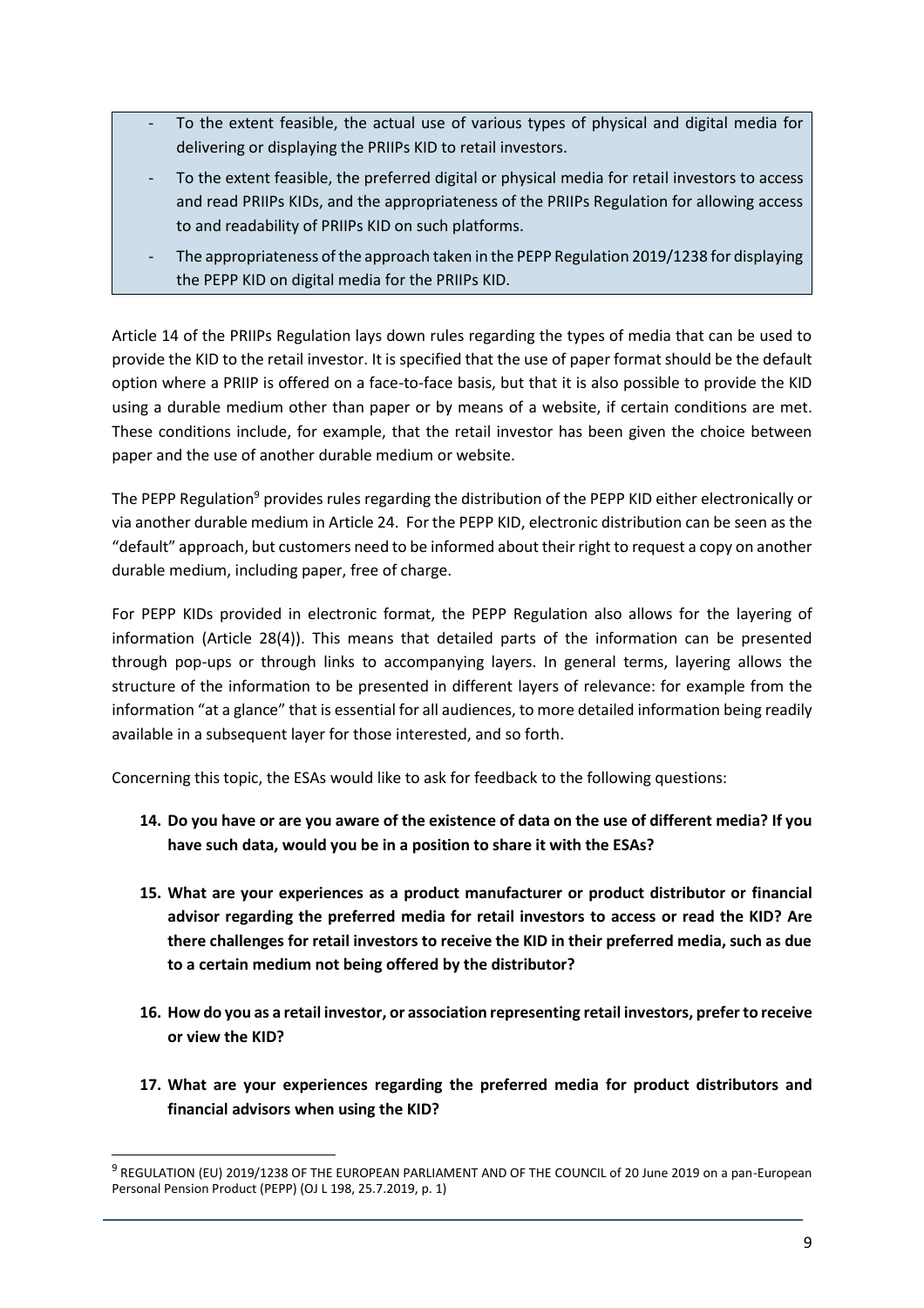- **18. Should changes be made to the PRIIPs Regulation so that the KID is better adapted to use on different types of media?**
- **19. Do you think it would be appropriate to apply the approach taken in the PEPP Regulation 2019/1238 (highlighted above) to the PRIIPs KID?**

#### $3.5$ Scope of the PRIIPs Regulation

## *Extract from the call for advice*

An examination of the following questions concerning the scope of the PRIIPs Regulation:

- whether the exemption of the products referred to in Article 2(2) points (d), (e), and (g) of the PRIIPs Regulation from the scope of PRIIPs should be maintained, in view of sound standards for consumer protection, including comparisons between financial products.
- whether the scope of the PRIIPs Regulation should be extended to additional financial products.

The points referred to Article (2) of the PRIIPs Regulation concern:

*(d) securities as referred to in points (b) to (g), (i) and (j) of Article 1(2) of Directive 2003/71/EC; (e) pension products which, under national law, are recognised as having the primary purpose of providing the investor with an income in retirement and which entitle the investor to certain benefits;* 

*(g) individual pension products for which a financial contribution from the employer is required by national law and where the employer or the employee has no choice as to the pension product or provider.*

In 2019 the ESAs published a Supervisory Statement on the application of the scope of the PRIIPs Regulation to bonds (JC 2019 64). In this statement it was stated that:

*Ultimately, in order to fully address the risk of divergent applications by NCAs, the ESAs recommend that during the upcoming review of the PRIIPs Regulation, the co-legislators introduce amendments to the Regulation in order to specify more precisely which financial instruments fall within the scope of the Regulation. We would also recommend to reflect more expressly the stated intention of the PRIIPs Regulation<sup>10</sup> to address packaged or wrapped products rather than assets which are held directly, to avoid any legal uncertainty on this point.* 

Taking this Statement into account, the ESAs are interested in feedback on a number of additional issues besides those specified in the mandate from the Commission. Thus, concerning the topic of scope, the ESAs would like to ask the following questions:

**20. Do you think that the scope of the PRIIPs Regulation should be extended to any of the products referred to in Article 2(2), points (d), (e) and (g)? Please explain your reasoning.**

<sup>10</sup> This is stated in recitals 6 and 7.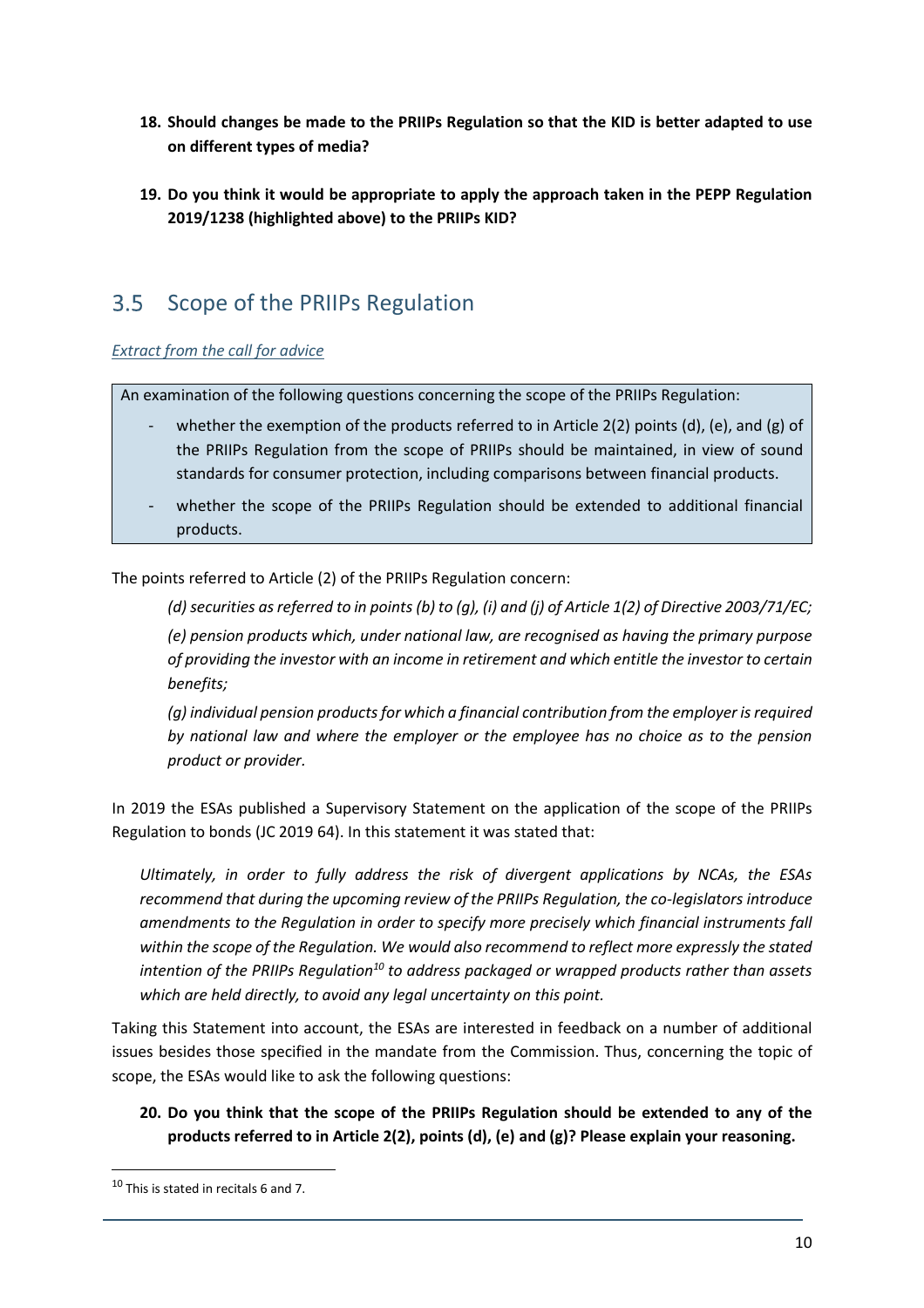- **21. Do you think that the scope of the PRIIPs Regulation should be changed with respect to other specific types of products and if so, how?**
- **22. Do you think changes should be made to specify more precisely which types of financial instruments fall within the scope of the PRIIPs Regulation? Please specify the amendments that you think are necessary to the Regulation.**
- **23. Do you have specific suggestions regarding how to ensure that the scope of the PRIIPs Regulation captures packaged or wrapped products that provide an indirect exposure to assets or reference values, rather than assets which are held directly?**
- **24. Do you agree with the ESA Supervisory Statement relating to bonds and what are your experiences regarding the application of the Statement?**
- **25. Do you think that the definitions in the PRIIPs Regulation relating to the scope should take into account other elements or criteria, e.g. relating to the maturity of the product, or relating to a product only having a decumulation<sup>11</sup> objective, or where there is not active enrolment<sup>12</sup>?**
- **26. Do you think that the concept of products being "made available to retail investors" (Article 5(1) of the PRIIPs Regulation) should be clarified, and if so, how?**
- **27. Do you think it would be beneficial to develop a taxonomy of PRIIPs, that is, a standardised classification of types of PRIIPs to facilitate understanding of the scope and that could also be used as a basis for the information on the "type of the PRIIP" in the 'What is this product?' section of the KID (Article 8(3)(c)(i) of the PRIIPs Regulation)? If yes, do you have suggestions for how this could be done?**

#### Differentiation between different types of PRIIPs  $3.6$

Following a targeted consultation on PRIIPs towards the end of 2018, the ESAs' Final Report published in February 2019 (JC 2019 6.2), which proceeded further work on a review of the PRIIPs Delegated Regulation, stated (page 14):

 *Differentiation between different types of PRIIPs: taking into account information regarding challenges to apply the KID to specific product types, for example very short-term products or specific types of insurance or pension products, it is intended to analyse if it is appropriate to introduce some additional differentiation in how the rules apply to different types of products, while still adhering to the overarching aim of comparability between substitutable products.* 

<sup>&</sup>lt;sup>11</sup> For example an annuity.

 $12$  This might include, for example, employment based incentive schemes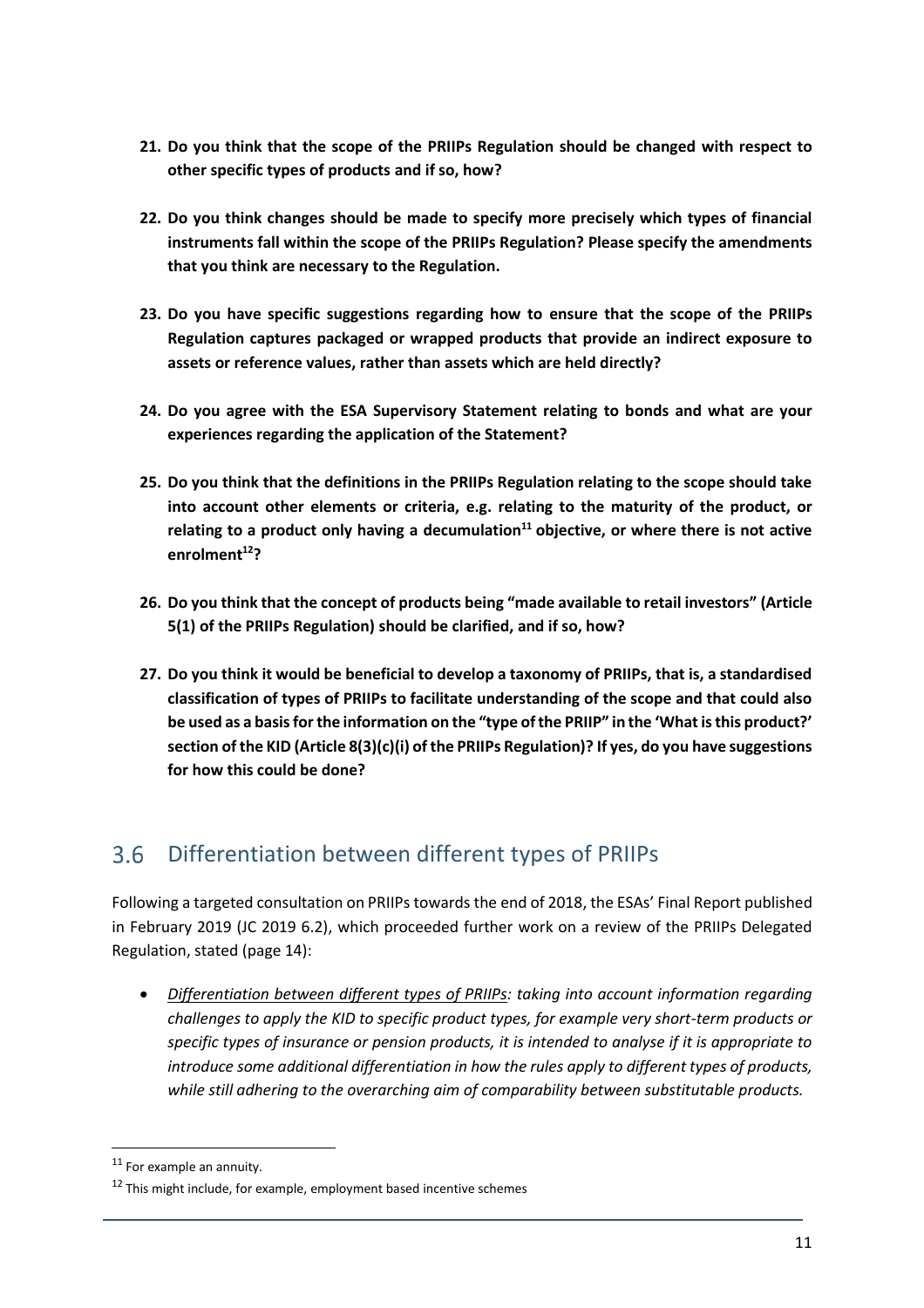This aspect was considered during the review of the PRIIPs Delegated Regulation initiated in 2019, but this work was conducted within the constraints of the existing PRIIPs Regulation. In the context of reviewing the PRIIPs Regulation, consideration could be given to the following types of approaches:

- The development of broad product groupings or buckets of similar products. A more tailored approach could be taken for each of these groupings, with the aim to ensure the meaningfulness of the information and prioritising comparability within these groupings. This might also ease the comparability between the PRIIPs Regulation and sectoral legislation (such as MiFID, IDD) on certain disclosure requirements;
- A reduced degree of standardisation in the KID template;
- Provisions that would allow for supervisory authorities to grant exemptions or waivers from the requirements in duly justified cases.
- **28. Do you think that the current degree of standardisation of the KID is detrimental to the proper understanding and comparison of certain types of PRIIPs? If so, which products are concerned?**
- **29. Do you think that greater differentiation based on the approaches highlighted above, is needed within the PRIIPs Regulation? If so what type of approach would you favour or do you have alternative suggestions?**
- **30. Do you have suggestions for how a product grouping or product buckets could be defined?**

#### $3.7$ Complexity and readability of the KID

1

Taking into account the views previously expressed by some stakeholders that the information in the KID is overly complex and contributes towards an information overload for the retail investor, the ESAs would like to ask for suggestions on how the KID could be improved in this respect.

There can also be a link between this issue and the use of techniques such as layering as referred to above in the context of the digital KID (see Section 3.4), as well as other design techniques, such as the inclusion of visual icons or dashboards at the top of documents $^{13}$ .

- **31. Would you suggest specific changes to Article 8 of the PRIIPs Regulation in order to improve the comprehensibility or readability of the KID?**
- **32. How could the structure, format or presentation of the KID be improved e.g. through the use of visual icons or dashboards?**

<sup>&</sup>lt;sup>13</sup> Dashboards can include the most essential information at the top of the document. This is the approach taken, for example, for the PEPP KID - "PEPP at a glance" in Annex I of PEPP Delegated Regulation 2021/473 point 4 and the template in part II.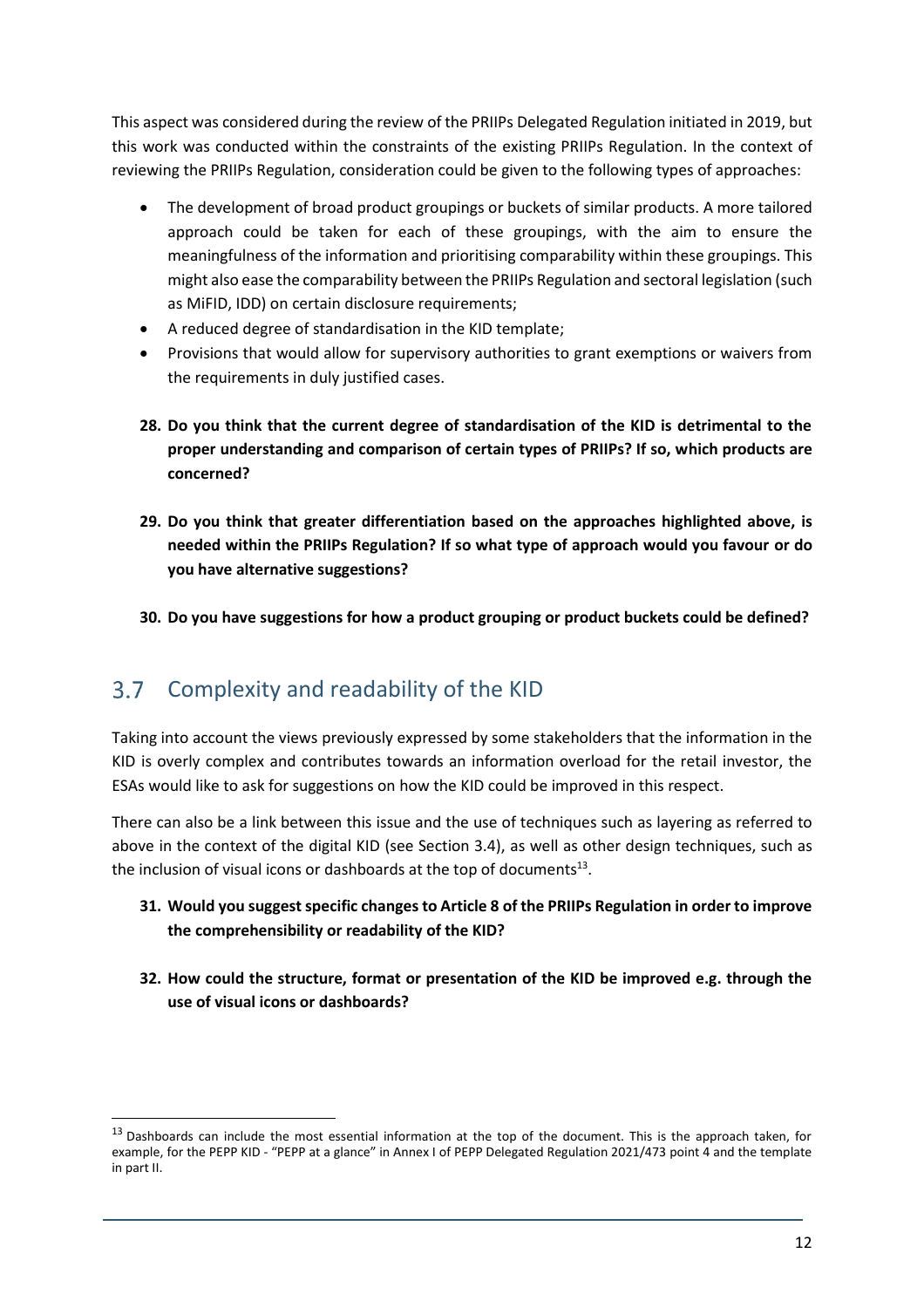#### $3.8$ Performance scenarios and past performance

In the ESAs' draft regulatory technical standards (RTS) to amend the PRIIPs Delegated Regulation submitted to the Commission in February 2021<sup>14</sup> (and adopted by the Commission on 7 September  $2021^{15}$ ), the ESAs included a proposed new requirement for certain types of investment funds and insurance-based investment products to publish information on the past performance of the product and refer to this within the KID. This approach was taken so that the availability of this information would be known, and the information would be published in a standardised and comparable format.

However, the ESAs also stated in the Final Report<sup>16</sup> accompanying the RTS that (on page 4):

*the ESAs would still recommend, as a preferred approach, to include past performance information within the main contents of the KID on the basis that it is key information to inform retail investors about the risk-reward profile of certain types of PRIIPs. Since it has been argued that the intention of the co-legislators was for performance scenarios to be shown instead of past performance, it is understood that a targeted amendment to Article 8 of the PRIIPs Regulation would be needed to allow for this. A consequential amendment is also considered necessary in this case to allow the 3 page limit (in Article 6(4)) to be exceeded to 4 pages where past performance information would be included in the KID;*

Besides the issue of past performance, the ESAs' work under the empowerment in Article 8(5) regarding the methodology underpinning the performance scenarios has raised significant challenges. Since the ESAs first started to develop these methodologies from 2014 onwards, it has proved very difficult to design appropriate performance scenarios for the different types of products included within the scope of the PRIIPs Regulation that would allow for appropriate comparisons between products, avoid the risk of generating unrealistic expectations amongst retail investors and be understandable to the average retail investor. In particular, no academic consensus has been reached on how to develop common performance scenarios that would be equally appropriate for all types of PRIIPs, proving the inherent difficulty of such an approach.

In this context, the ESAs would like to ask for feedback on:

- **33. Do you agree with the ESAs' assessment in the Final Report (JC 2020 66) regarding the treatment of past performance?**
- **34. Would you suggest changes to the requirement in Article 8(3)(d)(iii) of the PRIIPs Regulation concerning the information on potential future performance, and if so what would you specifically change in the Regulation?**

### PRIIPs offering a range of options for investment (Multi-Option  $3.9<sup>°</sup>$ Products ("MOPs"))

<sup>14</sup> [EIOPA's Board of Supervisors agrees on changes to the PRIIPs key information document | Eiopa \(europa.eu\)](https://www.eiopa.europa.eu/content/eiopas-board-of-supervisors-agrees-changes-priips-key-information-document).

<sup>15</sup> [Implementing and delegated acts | European Commission \(europa.eu\)](https://ec.europa.eu/info/law/key-information-documents-packaged-retail-and-insurance-based-investment-products-priips-regulation-eu-no-1286-2014/amending-and-supplementary-acts/implementing-and-delegated-acts_en)

<sup>16</sup> JC 2020 66 (30 June 2020)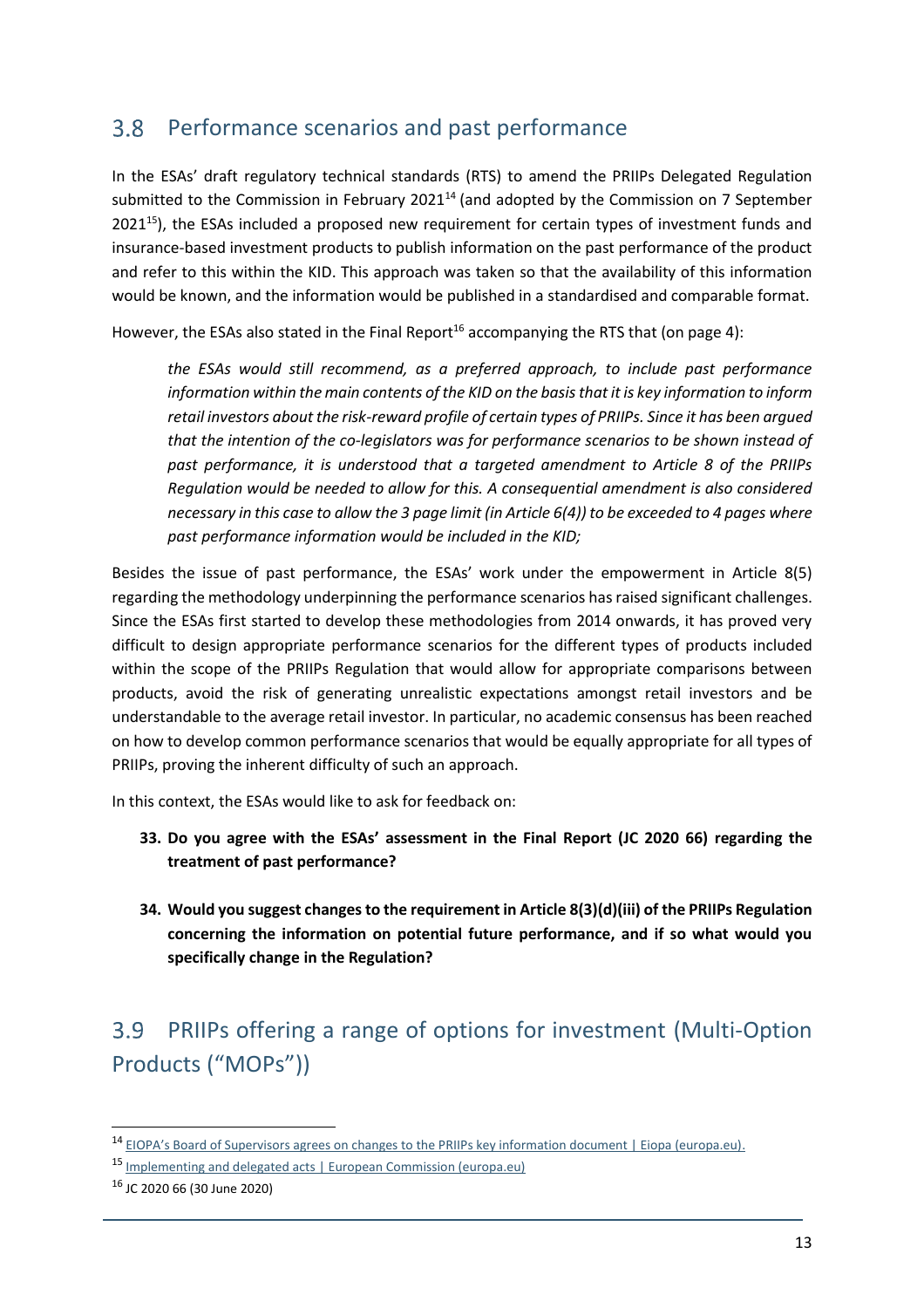In the ESA Consultation Paper of October 2019 on proposed amendments to the PRIIPs KID (JC 2019 63), the ESAs stated that their analysis of the implementation of the rules for MOPs indicated some significant challenges regarding the clarity and usefulness of the information provided to retail investors. In particular, it was stated that (page 51):

*Where a generic KID is used (in accordance with Article 10(b) of the PRIIPs Delegated Regulation), it is difficult for the investor to identify the total costs related to a particular investment option. This arises because the generic KID shows a range of costs, but does not always identify which costs are specific to an investment option and which costs relate to the insurance contract. At the same time, it is understood that the information on the underlying investment option (in accordance with Article 14 of the PRIIPs Delegated Regulation), does not usually include the total costs of investing in that option. Therefore, it is often not possible for the investor to identify from the generic KID the costs that may apply in addition to those shown in the option-specific information.*

One of the proposals in the Consultation Paper was to introduce a differentiated treatment for the 'most commonly selected investment options' (page 52). In the final draft RTS following the consultation, the proposals relating to the most commonly selected investment options were not included taking into account various implementation challenges raised by respondents to the public consultation.

However, the ESAs introduced some specific changes to the approach for MOPs, for example to require the separate disclosure in certain cases of the costs of the insurance contract or wrapper. It was considered that these changes would result in material improvements to the current KID. At the same time, despite these proposed changes, there are still considered to be material issues that were not possible to address within the constraints of the review of the PRIIPs Delegated Regulation.

In the Final Report (JC 2020 66), the ESAs also stated at that stage that they consider the optimal way to address the challenges for MOPs is to use digital solutions, but that this would require changes to the PRIIPs Regulation.

As part of the May 2021 consultation from the Commission on the Retail Investment Strategy, feedback was also requested on the approach for MOPs to require a single, tailor-made KID, reflecting the preferred underlying investment options of each investor, to be provided.

In this context, the ESAs would like to ask for feedback on the following questions regarding potential alternative approaches for MOPs that might require a change of the PRIIPs Regulation:

- **35. Would you be in favour of requiring a KID to be prepared for each investment option (in accordance with 10(a) of the PRIIPs Delegated Regulation) in all cases, i.e. for all products and for all investment options<sup>17</sup>? What issues or challenges might result from this approach?**
- **36. Would you be in favour of requiring an approach involving a general product information document (along the lines of a generic KID) and a separate specific information document for each investment option, but which avoids the use of cost ranges, such as either:**

 $17$  This approach assumes complete investment in a single investment option and requires the KID to include all costs.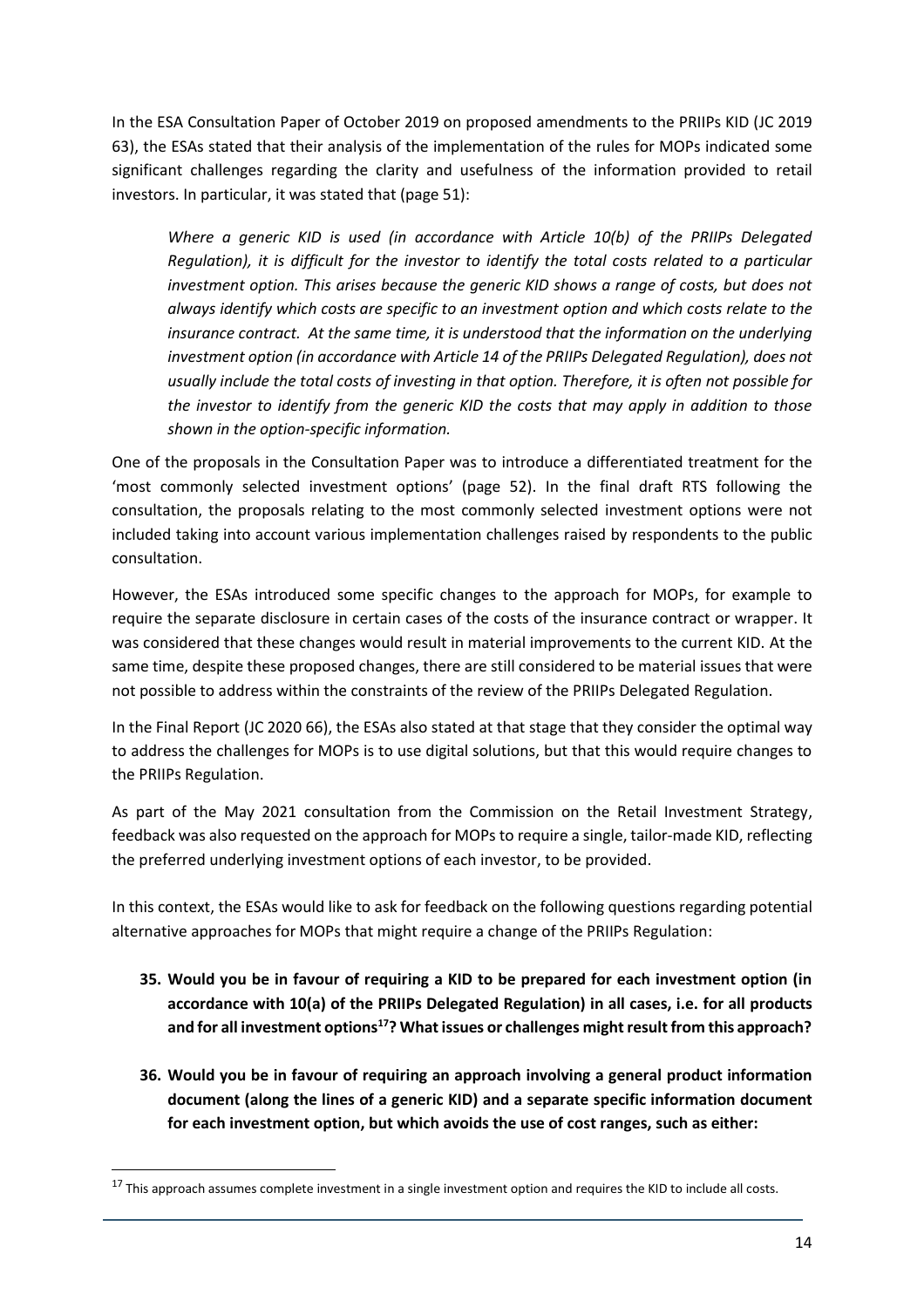- **A specific information document is provided on each investment option, which would include** *inter alia* **all the costs of the product, and a generic KID focusing more on the functioning of the product and which does not include** *inter alia* **specific information on costs?; or**
- **The costs of the insurance contract or wrapper would be provided in a generic KID (as a single figure) and the costs of the underlying investment option (as a single figure) would be provided in the specific information document?**

**What issues or challenges might result from these approaches?**

- **37. Do you see benefits in an approach where KIDs are prepared for certain investment profiles or standard allocations between different investment options, or for the most commonly selected options? In this case, what type of information could be provided regarding other investment options?**
- **38. Do you have any other comments on the preferred approach for MOPs and or suggestions for changes to the requirements for MOPs in the PRIIPs Regulation?**

## 3.10 Alignment between the information on costs in the PRIIPs KID and other disclosures

In the final draft RTS amending the PRIIPs Delegated Regulation submitted to the Commission in February 2021 (and adopted by the Commission on 7 September 2021), the ESAs sought to introduce changes to the way that cost information is presented in the KID, in particular for non-insurance packaged retail investment products (PRIPs)<sup>18</sup>. One of the aims of these changes is to achieve a better alignment with disclosure requirements in MiFID and IDD.

At the same time, the ESAs have received representations from stakeholders that there might still be inconsistencies or misalignment between the PRIIPs KID and disclosure requirements in other legislative frameworks. This issue is also related to the issue of appropriate differentiation between different types of PRIIPs (see Section 3.7).

Since the issue of consistency between different disclosure requirements for retail investment products is also addressed in the calls for advice to ESMA and EIOPA, the ESAs will, in particular, coordinate the work on this aspect, and consider the appropriate mandate within which to address any issues that arise.

**39. Taking into account the proposals in the ESAs' final draft RTS, do you consider that there are still other inconsistencies that need to be addressed regarding the information on costs in the KID and information disclosed according to other retail investor protection frameworks?** 

<sup>18</sup> As defined in point (1) of Article 4 of the PRIIPs Regulation